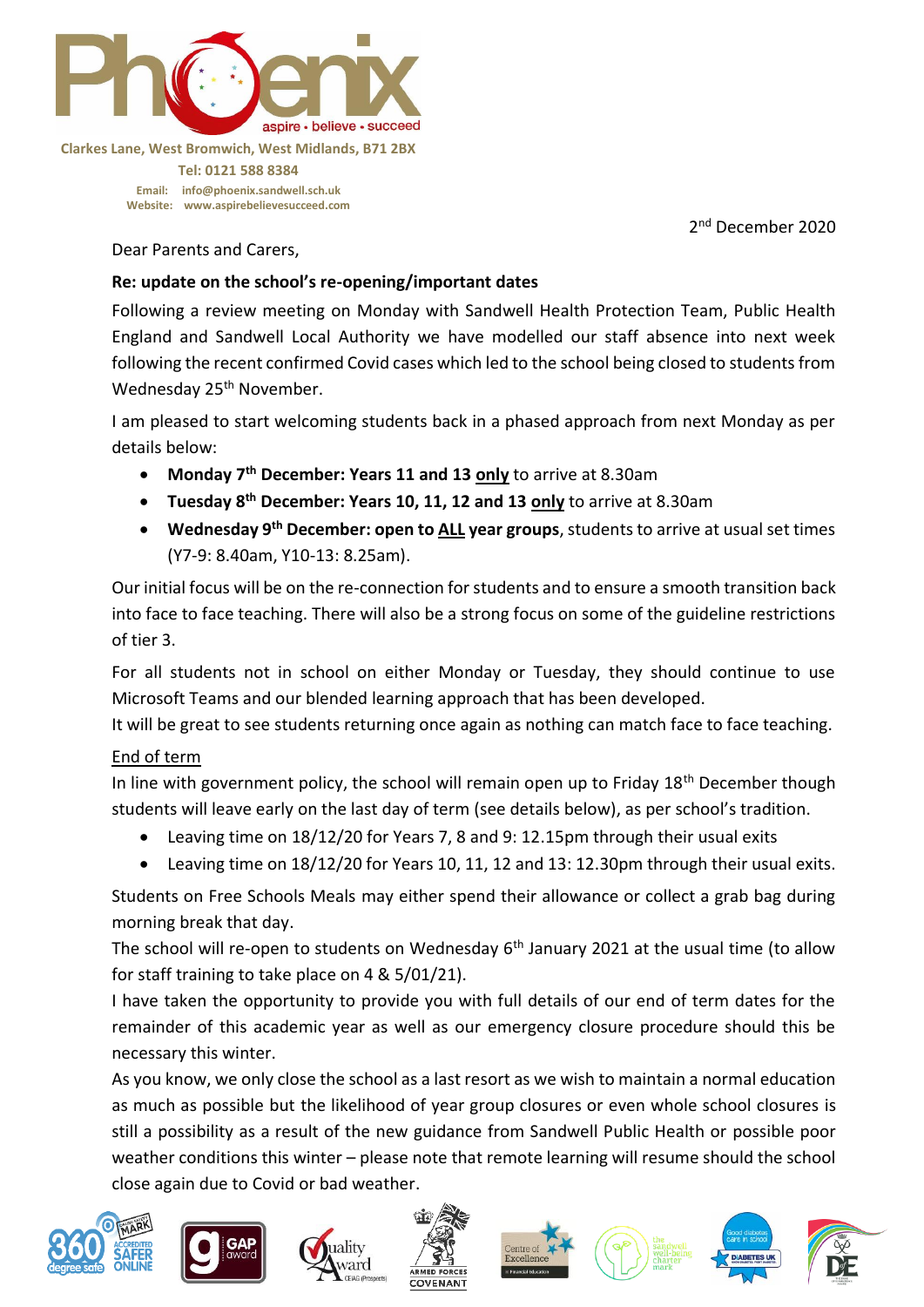## Christmas holiday

We understand that people will want to be with their friends and family over Christmas, particularly after an incredibly difficult year and will be allowed to make a Christmas bubble with them as per new rules from the government. Please continue to take personal responsibility to limit the spread of the virus during the holiday, this will help ensure that the festive period is as safe as possible and avoid further confirmed Covid cases in school in the New Year. This includes applying social distancing measures, ensuring indoor spaces get as much fresh air as possible, washing your hands regularly and for 20 seconds, and following rules on self-isolation if you develop symptoms or test positive for coronavirus.

# **If your child test positive for Covid during the Christmas holiday**

**Please inform us** by emailing the following address [covidresults@phoenix.sandwell.sch.uk](mailto:covidresults@phoenix.sandwell.sch.uk) **as soon as possible** with the following information:

- Student name
- Year group
- What were the symptoms
- Date of the test
- When they were last in school

• Any siblings at school.

• When they developed symptoms

How do they travel to school: walking/car/bus - who do they travel to school with.

This will allow us to identify their close contacts and inform them that they need to self-isolate for 14 days as a result (despite being on holiday).

In what has been the most unbelievable of years may I take this opportunity to thank you for all of your support with the difficult decisions around self-isolating and closing to students we have had to make. Let's hope 2021 brings a swift end to the pandemic and the constraints on families, communities and school.

Finally, on behalf of the staff and governors, I would like to extend our very best wishes for the festive season and a happy and healthy New Year.

Yours faithfully,

Mike Smith Head teacher

# **Spring term 2021**

- **Inset days**: Monday 4 and Tuesday 5 January 2021 (school closed to students)
- Students return to school: Wednesday 6 January
- Half term holiday: Monday 15 February to Friday 19 February
- Term ends: Thursday 1 April
- Easter holiday: Friday 2 April to Friday 16 April

# **Summer term 2021**

- Term starts: Monday 19 April
- Bank holiday: Monday 3 May (no students in school)
- Half term holiday: Monday 31 May to Friday 4 June
- Term ends: Wednesday 21 July
- Summer holiday: From Thursday 22 July
- + 1 other training day to be confirmed (as a replacement for Friday 27<sup>th</sup> November)